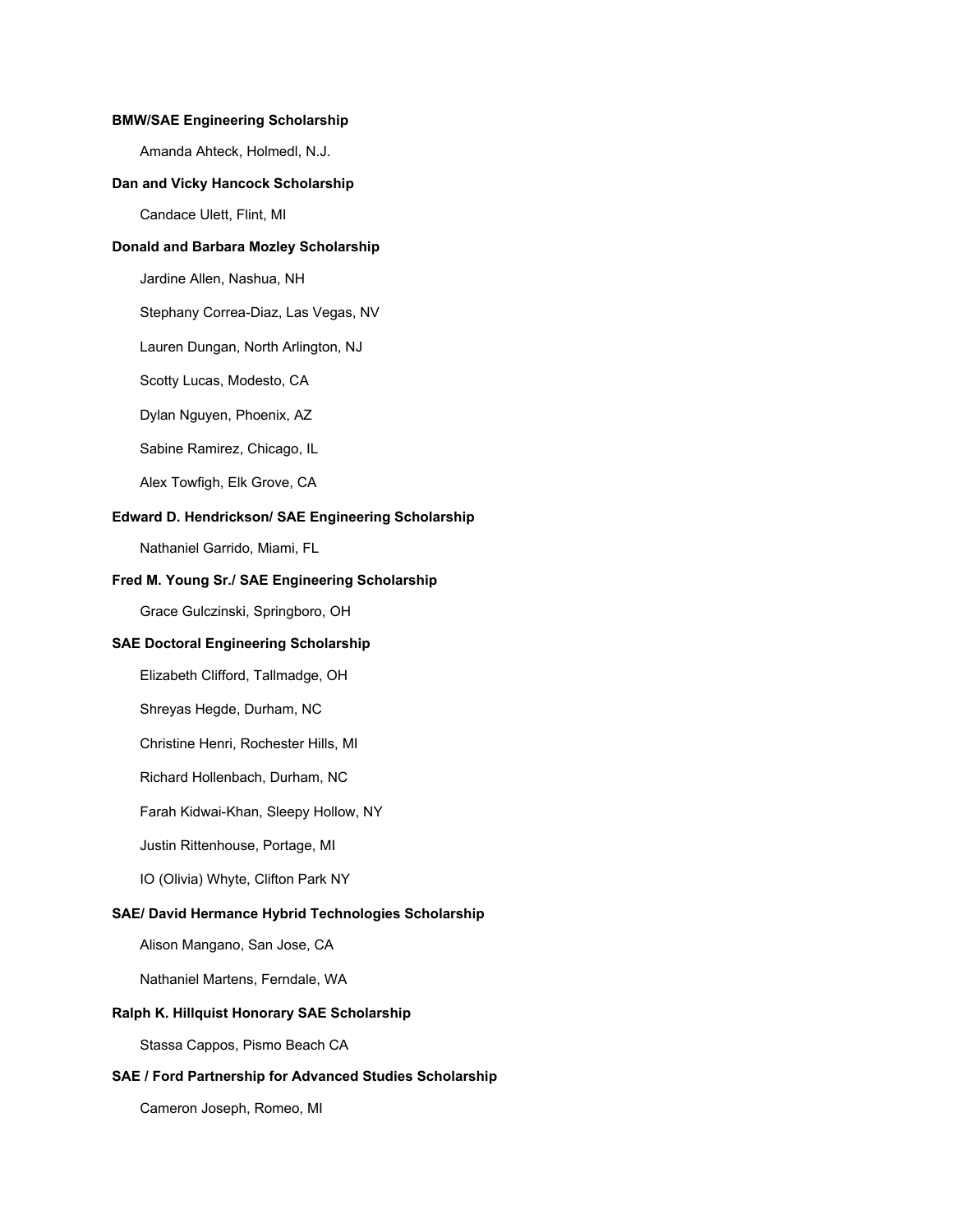### **SAE Heinz Prechter Scholarship**

Erika Abumere, Owings Mills, MD

Molly Cantillon, Livingston, NJ

Liana Chen, Austin, TX

Paul-Elliot Foy, Fort Worth; TX

Ashna Patel, Wexford, PA

Marek Pinto, San Jose, CA

Jack Tian, Orange County, CA

Ally Willis, Wentzville, MO

#### **SAE International Undergraduate Scholarship**

Rana Almardaie, Dearborn, MI

Tucker Bundy, Idabel, OK

Xitlali Cruz, Chelan, WA

Joshua James, McDonald, PA

Sophya Mizra, Gardena, CA

Ekram Suleiman, Flint, MI

### **SAE Long Term Member Sponsored Scholarship**

Kenneth Gray, Gibsonia, PA

Dylan Konop, Oshkosh, WI

Sydney Walker, Auburn, AL

#### **SAE/PRI/ITC Staff Dependent Scholarship**

A.J. Lachimia, Wexford, PA

Jacob Ruffalo, Allison Park, PA

# **Tau Beta Pi/ SAE Engineering Scholarship**

Michael Morse, Houston, TX

Mori Ono, Ann Arbor, MI

Jillian Parrino, Albertson, NY

Audrey Westlund, Leesburg, VA

Jonathan Wu, Baton Rouge, LA

Angelina Xu, Basking Ridge NJ